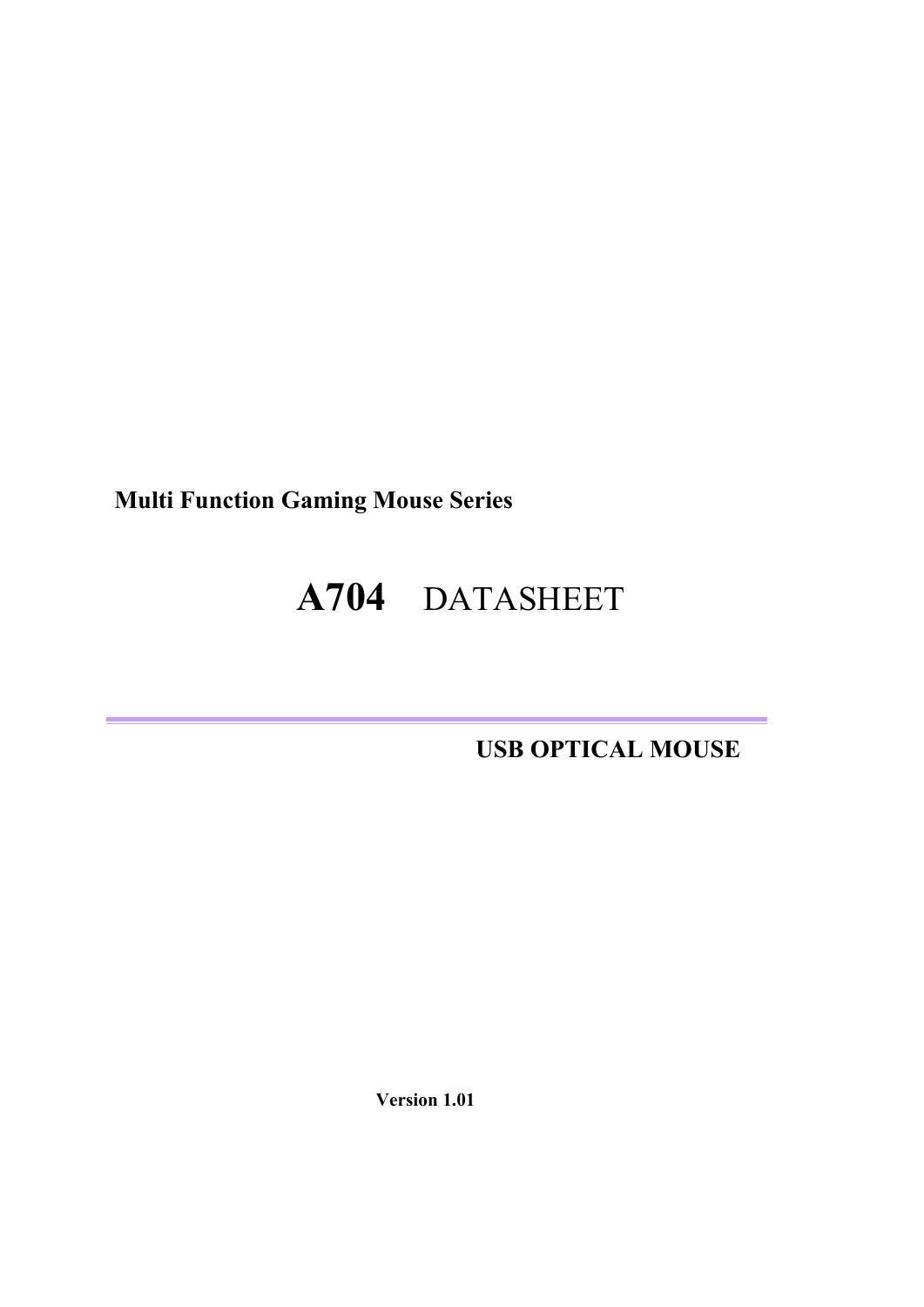

# **Table of Contents**

| 1.               |  |
|------------------|--|
| $\overline{2}$ . |  |
| 3.               |  |
| 4.               |  |
| 5.               |  |
| 6.               |  |
|                  |  |
|                  |  |
|                  |  |
|                  |  |
|                  |  |
| 7.               |  |
|                  |  |
|                  |  |
|                  |  |
|                  |  |
| 8.               |  |
| 9.               |  |
| 10.              |  |
| 11.              |  |
| 12.              |  |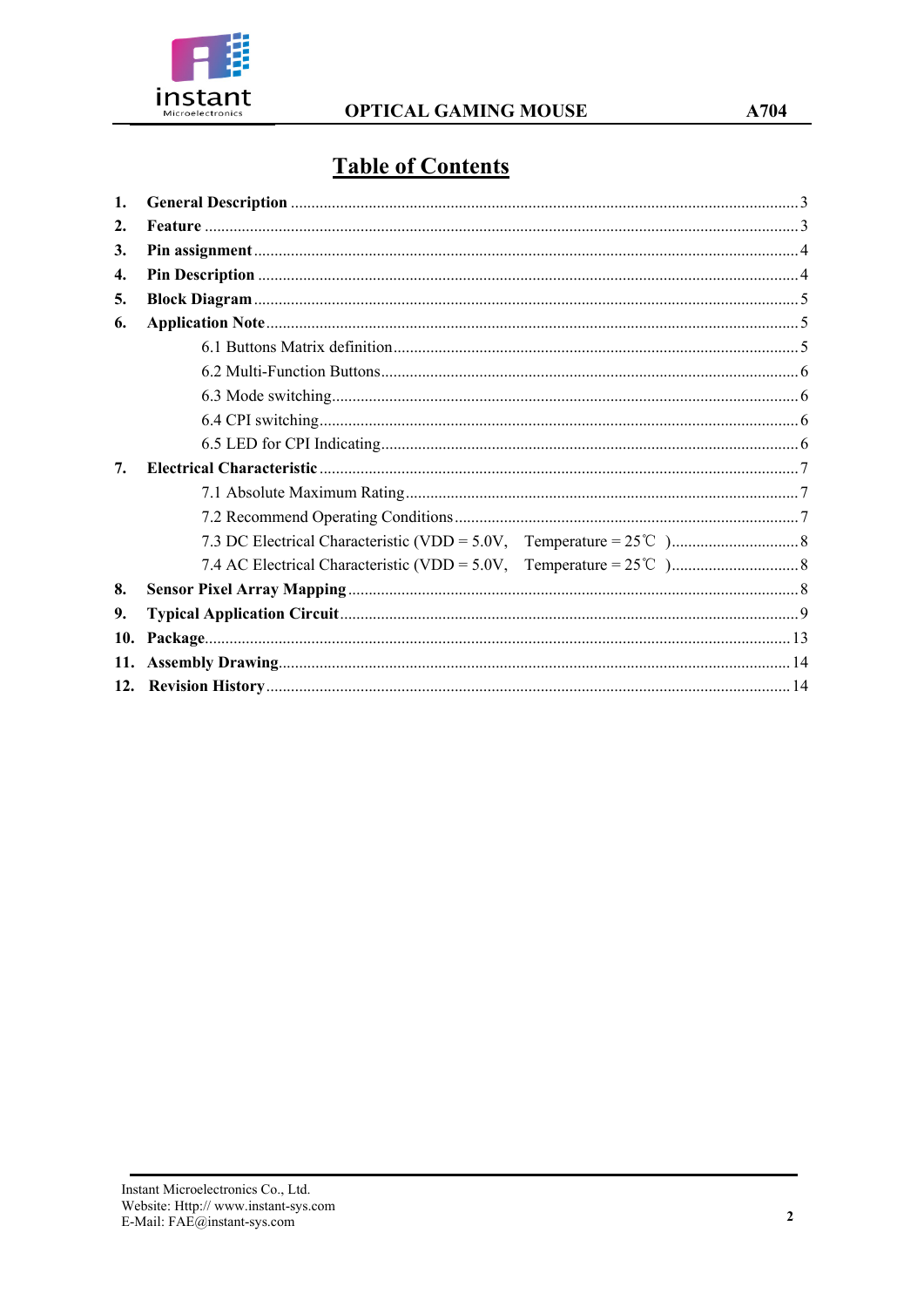



# **1. General Description**

A704 is a high performance and Multi-Function CMOS process optical mouse sensor single chip with USB interface that servers as a non-mechanical tracking engine for implementing a computer mouse.

A704 is based on optical navigation technology which measures changes of sequential surface images and then determines the movement. It supports 1200/1600/2000/3200 CPI resolution. A704 provides two application modes, Normal and Multi-Media, which can be switched freely by a function button. And it supports up to NINE buttons for 3 dimension $(X, Y,$  and  $Z)$  in Normal mode, some buttons are reused in Multi-Media mode.

A704 provides 3 types of methods in LED lighting, in the 1<sup>st</sup> one LED breathing in different colors, in the 2<sup>nd</sup> LED breathing in fixed color, in the 3<sup>rd</sup> LED closed, and customers can switch one to another method by LED\_MODE\_SW button.

A704 is in a 14-pin optical DIP package, it has a built-in LED driver and internal oscillator to minimize the external components.

#### **2. Feature**

- Optical Navigation Technology
- Compliant USB2.0 and USB HID ver1.1 Specification
- Support winxp/win2003/win2008/vista/win7/win8 system, and MAC OS, and Android system
- 5V Power Supply
- Internal crystal-less oscillator and On chip LED Driver
- Resolution 1200/1600/2000/3200 adjust by CPI button
- Support CPI cycling mode and CPI+/CPI- two buttons mode.
- Support one color LED for CPI inducting
- Support 2 color backlight LED for different four CPI selection
- 'Breathe muting' function: Turn on /off backlight LED by press  $4^{th}$  + CPI (or  $5^{th}$  +CPI)
- Provides 4 colors for LED lighting
- $\bullet$  Support LED lighting in 3 methods, which can be switched by a button
- $\bullet$  Support L/M/R 3 buttons and X/Y/Z 3 axis
- $\bullet$  Support  $4^{th}/5^{th}$  buttons
- Support 3 additional function buttons (see section6.2): BOSS/LED\_MODE\_SW/FIRE
- Normal mode and Media mode selection by press CPI down over 5 seconds (see section6.3).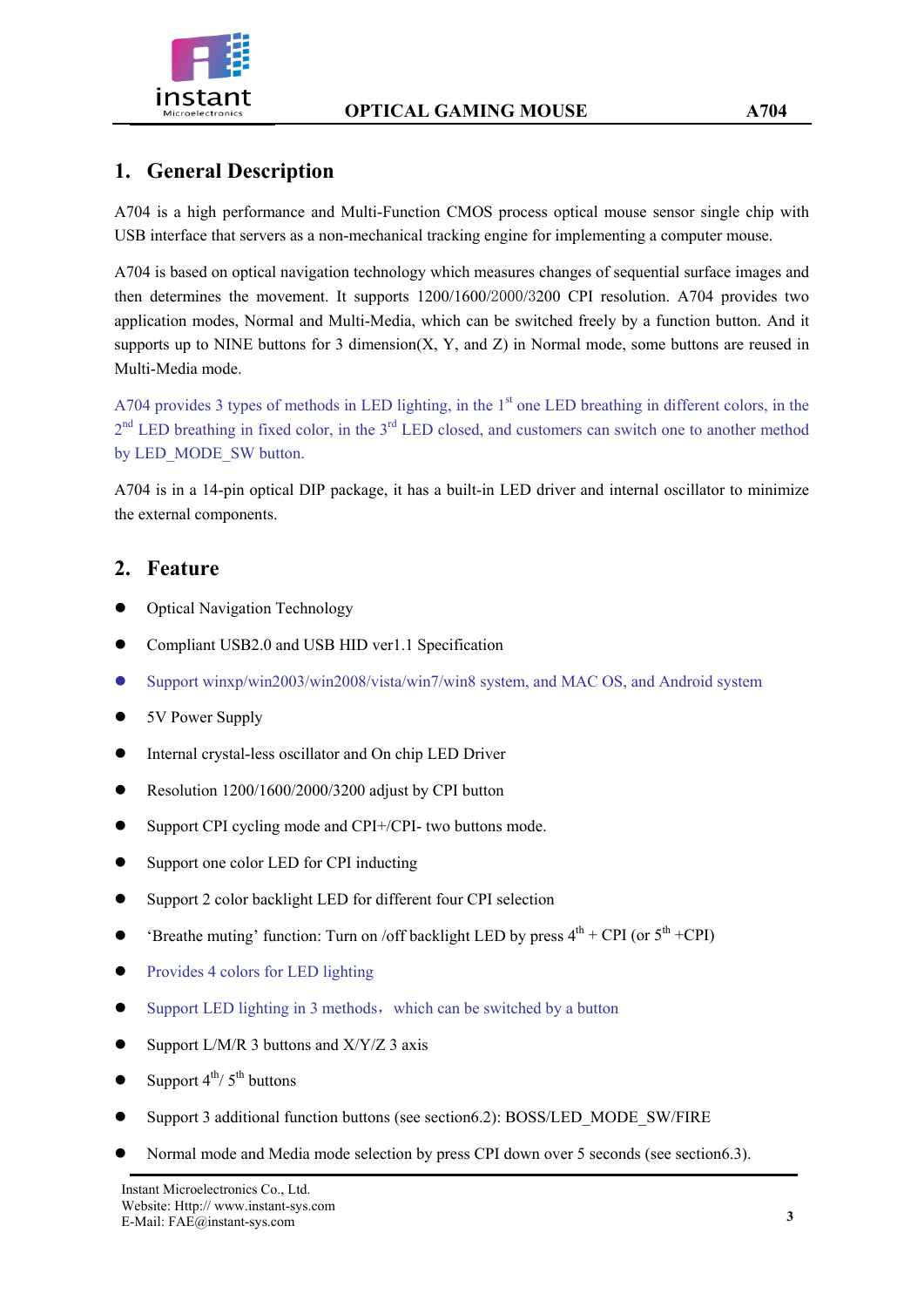

Small form factor 14-pin PDIP package available, ROHS standard

### **3. Pin assignment**



**Topview of pinout**

**Topview of mouse**

 **Figure 1. Pinout** 

# **4. Pin Description**

|                | <b>Pin Name</b>  | <b>Type</b>   | <b>Description</b>                    |
|----------------|------------------|---------------|---------------------------------------|
| $\overline{1}$ | <b>HB</b>        | <b>OUT</b>    | Backlight LED output. Blue LED driver |
| 2              | DP.              | <b>IN/OUT</b> | $\overline{UBB}D+$                    |
| $\overline{3}$ | DM               | <b>IN/OUT</b> | USB D-                                |
| $\overline{4}$ | R <sub>2</sub>   | IN            | Key array scan in                     |
| 5              | R1               | IN            | Key array scan in and CPI LED output  |
| 6              | ZA               | IN            | Z axis input                          |
| $\overline{7}$ | ZB               | $_{\rm IN}$   | Z axis input                          |
| 8              | R <sub>0</sub>   | IN            | Key array scan in                     |
| 9              | <b>LED</b>       | <b>OUT</b>    | LED open drain output                 |
| 10             | S1               | <b>OUT</b>    | Key array scan out                    |
| 11             | <b>GND</b>       | <b>PWR</b>    | Ground                                |
| 12             | VDD <sub>5</sub> | <b>PWR</b>    | Power 5v input                        |
| 13             | <b>HR</b>        | <b>OUT</b>    | Backlight LED output. Red LED driver  |
| 14             | S <sub>2</sub>   | <b>OUT</b>    | Key array scan output                 |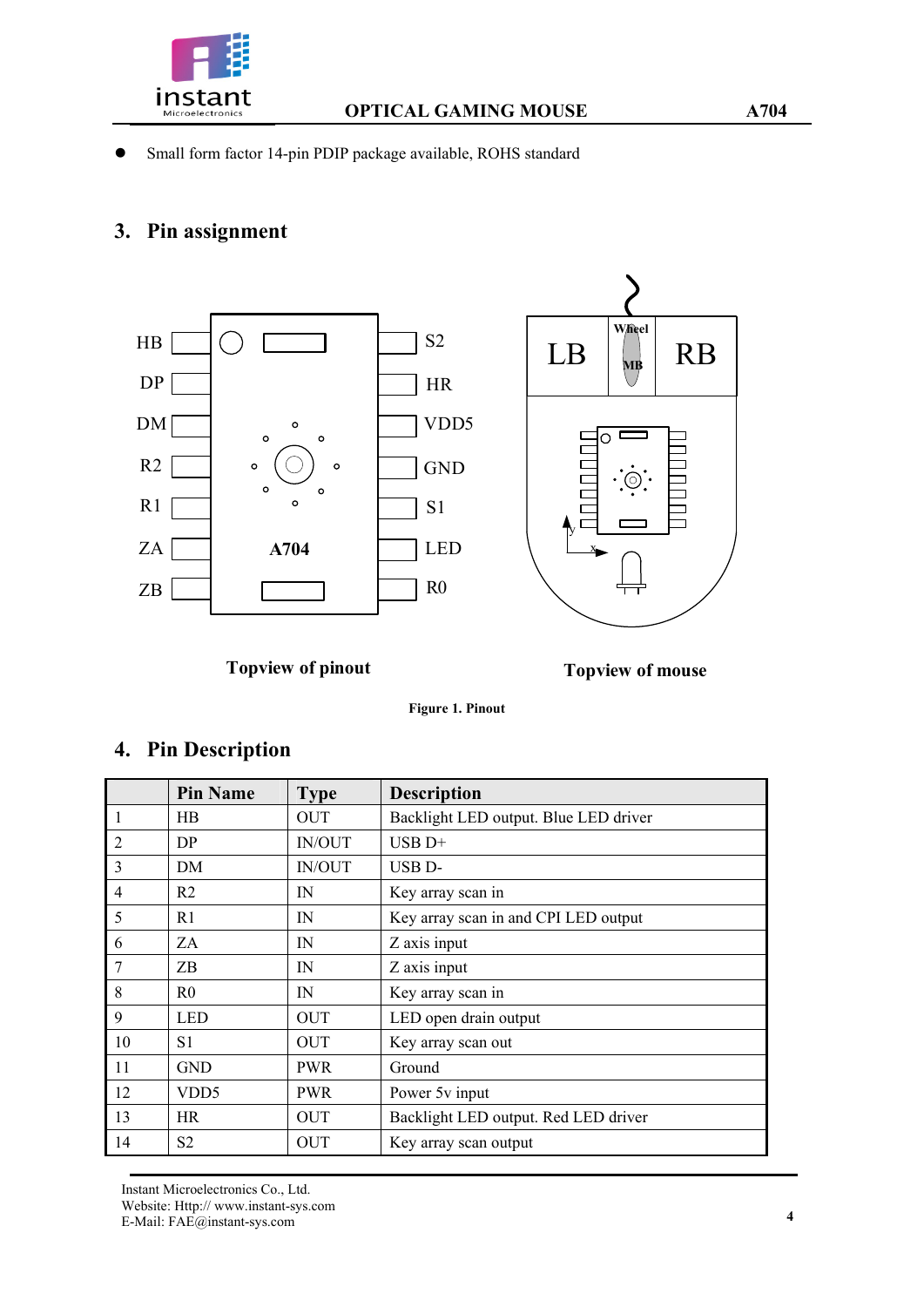

# **5. Block Diagram**



**Figure 2. Block Diagram** 

# **6. Application Note**

#### **6.1 Buttons Matrix definition**

| PIN            | <b>GND</b>     | S1 | S <sub>2</sub> |
|----------------|----------------|----|----------------|
| $\bf R0$       | K1             | K4 | K7             |
| $R1$           | K <sub>2</sub> | K5 | K <sub>8</sub> |
| R <sub>2</sub> | K3             | K6 | K9             |

|                | <b>NORMAL MODE</b>           |                              | <b>MULTI MEDIA MODE</b>  |                         |
|----------------|------------------------------|------------------------------|--------------------------|-------------------------|
|                | <b>Single CPI Button</b>     | <b>Dual CPI Buttons</b>      | <b>Single CPI Button</b> | <b>Dual CPI Buttons</b> |
| K1             | L                            | L                            | L                        |                         |
| K <sub>2</sub> | M                            | M                            | <b>PLAY/PAUSE</b>        | <b>PLAY/PAUSE</b>       |
| K3             | R                            | R                            | R                        | R                       |
| K4             | $4th$ (backward)             | $4th$ (backward)             | <b>NEXT</b>              | <b>NEXT</b>             |
| K5             | $5^{\text{th}}$<br>(forward) | $5^{\text{th}}$<br>(forward) | <b>PREVIOUS</b>          | <b>PREVIOUS</b>         |
| <b>K6</b>      | <b>CPI</b>                   | CPI-                         | <b>CPI</b>               | CPI-                    |
| K7             | <b>BOSS</b>                  | <b>BOSS</b>                  | <b>BOSS</b>              | <b>BOSS</b>             |
| K <sub>8</sub> | LED MODE SW                  | $CPI+$                       | <b>LED MODE SW</b>       | $CPI+$                  |
| K <sub>9</sub> | <b>FIRE</b>                  | <b>FIRE</b>                  | <b>FIRE</b>              | <b>FIRE</b>             |
| Z1             | <b>SCROLL UP</b>             | <b>SCROLL UP</b>             | $VOL+$                   | $VOL+$                  |
| Z2             | <b>SCROLL DOWN</b>           | <b>SCROLL DOWN</b>           | VOL-                     | VOL-                    |

#### *Note:*

*A. Mouse will has single CPI button without pull up resistor R2.* 

*B. Mouse will has dual CPI buttons (CPI+/CPI-) with pull up resistor R2.*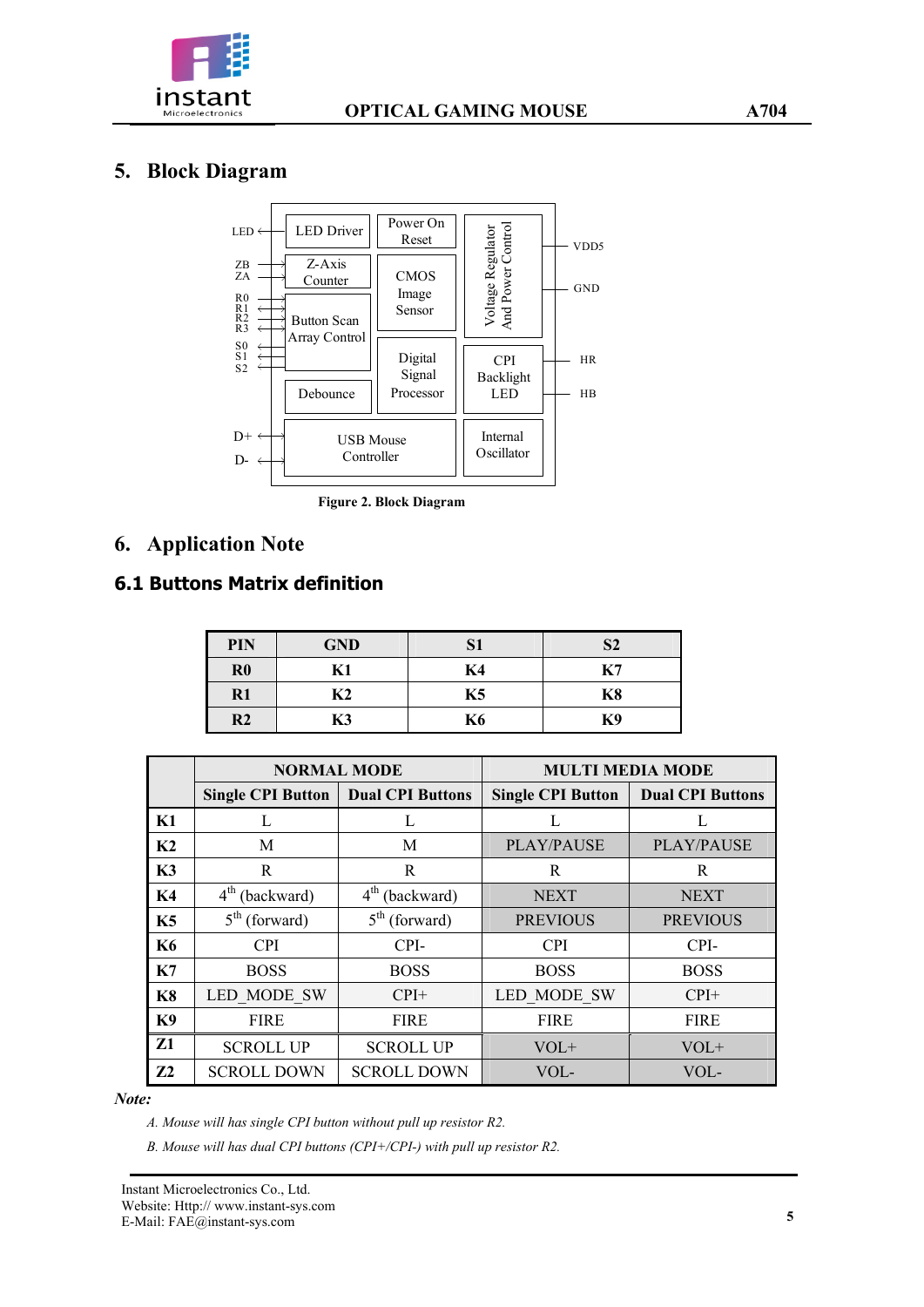

#### **6.2 Multi-Function Buttons**

| <b>Buttons</b> | <b>Functional Description</b>                                               |
|----------------|-----------------------------------------------------------------------------|
| <b>BOSS</b>    | Used to switch between current screen and desktop.                          |
|                | <b>LED MODE SW</b>   To switch between the 3 lighting methods               |
| <b>FIRE</b>    | Pressing this button down is equivalent to continuing clicking left button. |

#### **6.3 Mode switching**

A704 supports two working mode. Default is Normal mode. We can change to Multi-Media mode by pressing down CPI or CPI- over 5 second. After entering the Multi-Media mode, backlight LED will stop breathing and CPI LED will begin to breath. The color of backlight LED will indicate current CPI resolution. We also can change it back to Normal mode by the same way.

#### **6.4 CPI switching**

A704 supports 4 different resolution. Default is 1200 DPI. It can be changed from 1200 to 3200 by pressing CPI button (in single CPI mode), and the order is  $1200\rightarrow 1600\rightarrow 2000\rightarrow 3200\rightarrow 1200$ . With CPIand CPI+ buttons (in double CPI mode), it can be up to 3200 by pressing CPI+ and can be down to 1200 by pressing CPI-.

| <b>CPI</b> |            | Two color LED backlight | <b>Single color LED</b> |               |
|------------|------------|-------------------------|-------------------------|---------------|
|            | <b>HR</b>  | <b>HB</b>               | <b>COLOR</b>            | brightness    |
| 1200       | <b>OFF</b> | ON                      | Blue                    | OFF           |
| 1600       | ON         | ON                      | Pink                    | WEAK          |
| 2000       | ON         | OFF                     | Red                     | <b>MEDIUM</b> |
| 3200       | ON/2       | ON                      | Purple                  | <b>STRONG</b> |

#### **6.5 LED for CPI Indicating**

**Note:** ON/2 means that LED has only half brightness of ON status.

In Multi-Media mode, the backlight LED only indicate the current resolution with certain color (according to the table above) without breathing, and the single color LED will start breathing but without DPI indicating function.

In Normal mode, the Single color LED will show different brightness in different CPI resolution, but it cannot breathe. The backlight breathing LED has three lighting methods.

Breathing in 4 colors

Default working mode, the backlight LED breathes and cycles in 4 colors. When CPI button pressed, the certain color holds to indicate DPI resolution, after 6s LED start to breathe in 4 colors, according to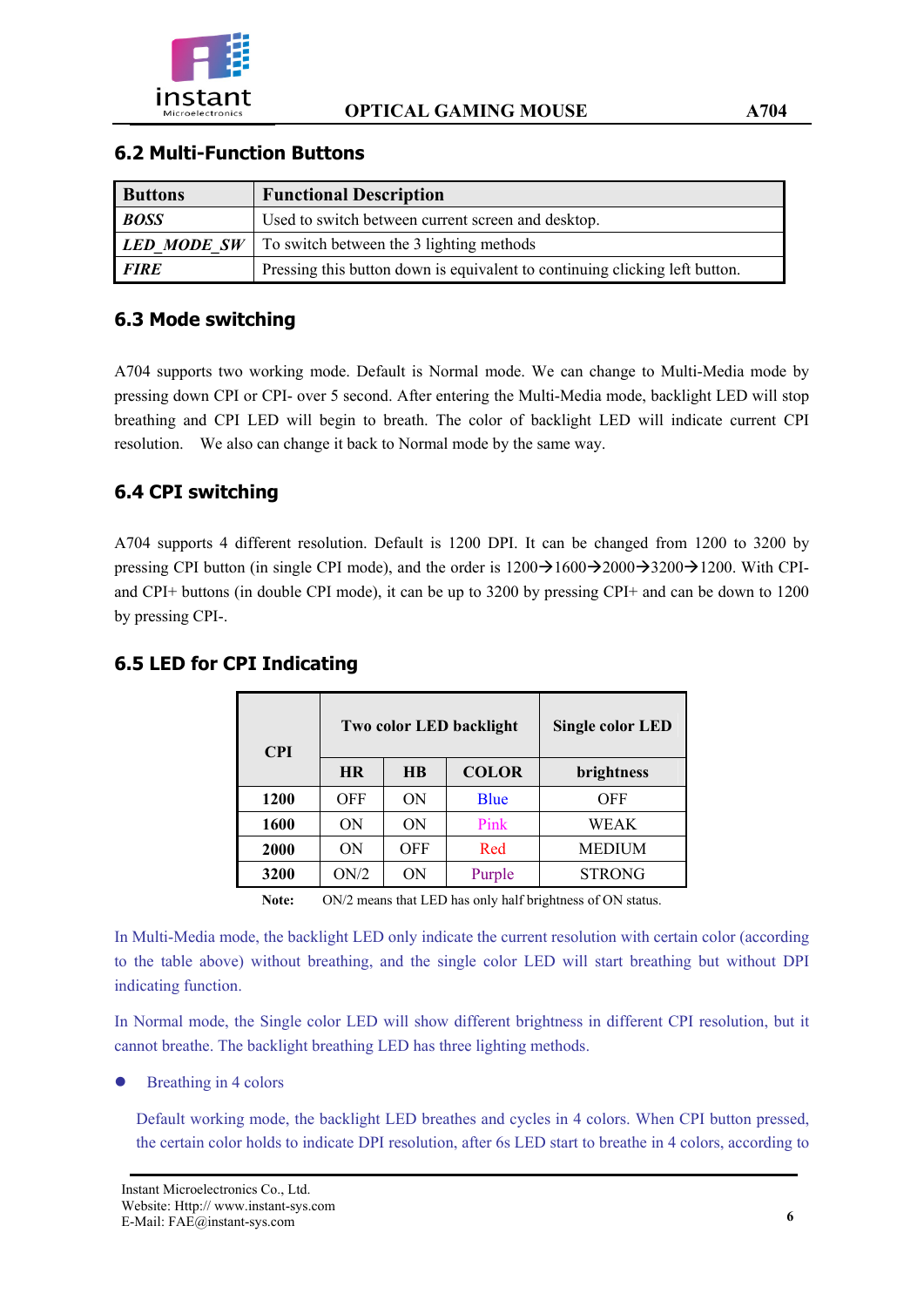

the order 'blue>pink>red>purple>blue'.

**•** Breathing in Selected color

User can select favorite one from 4 colors by clicking LED\_MODE\_SW button. And the backlight LED breathes in this fixed color.

**•** LED Closed

The backlight LED will be closed by clicking LED\_SW\_MODE button when it is in "Breathing in Selected color" method. Beside these, the customer also can enter and quit 'LED Closed' by combination-button,  $4^{th}/5^{th}$  and CPI/CPI-.

### **7. Electrical Characteristic**

| <b>Parameters</b>              | <b>Symbol</b> | Min    | <b>Max</b> | Unit         | <b>Notes</b>               |
|--------------------------------|---------------|--------|------------|--------------|----------------------------|
| <b>Supply Voltage</b>          | VDD           | $-0.5$ | 5.5        | V            |                            |
| <b>Operating Temperature</b>   | To            | $-15$  | 55         | $^{\circ}$ C |                            |
| <b>Storage Temperature</b>     | Ts            | $-40$  | 85         | °C           |                            |
| <b>Lead Solder Temperature</b> |               |        | 260        | °C           |                            |
| <b>Input Voltage</b>           | $V_{in}$      | $-0.5$ | 5.5        | $\mathbf{V}$ |                            |
| <b>ESD</b>                     | $\rm V_{ESD}$ | າ      |            | KV           | All pins, human body model |

#### **7.1 Absolute Maximum Rating**

### **7.2 Recommend Operating Conditions**

| <b>Parameter</b>                | <b>Symbol</b> | Min      | <b>Typical</b> | <b>Max</b> | <b>Units</b> | <b>Notes</b> |
|---------------------------------|---------------|----------|----------------|------------|--------------|--------------|
| <b>Supply Voltage</b>           | VDD           | 4.5      | 5.0            | 5.5        | V            |              |
| <b>Operating Temperature</b>    | $T_A$         | $\theta$ | 25             | 40         | °C           |              |
| System clock                    | <b>CLK</b>    | 22       | 24             | 26         | <b>MHz</b>   |              |
| <b>Speed</b>                    | S             |          | -              | 30         | Inch/Sec     |              |
| <b>Resolution</b>               | R             |          | 1200           |            | <b>DPI</b>   |              |
| Acceleration                    | A             |          | -              | 8          | G            |              |
| <b>Frame rate</b>               | Fr            |          |                | 4000       | fps          |              |
| <b>Distance</b><br>from<br>lens | Z             | 2.2      | 2.3            | 2.4        | mm           |              |
| reference plane to surface      |               |          |                |            |              |              |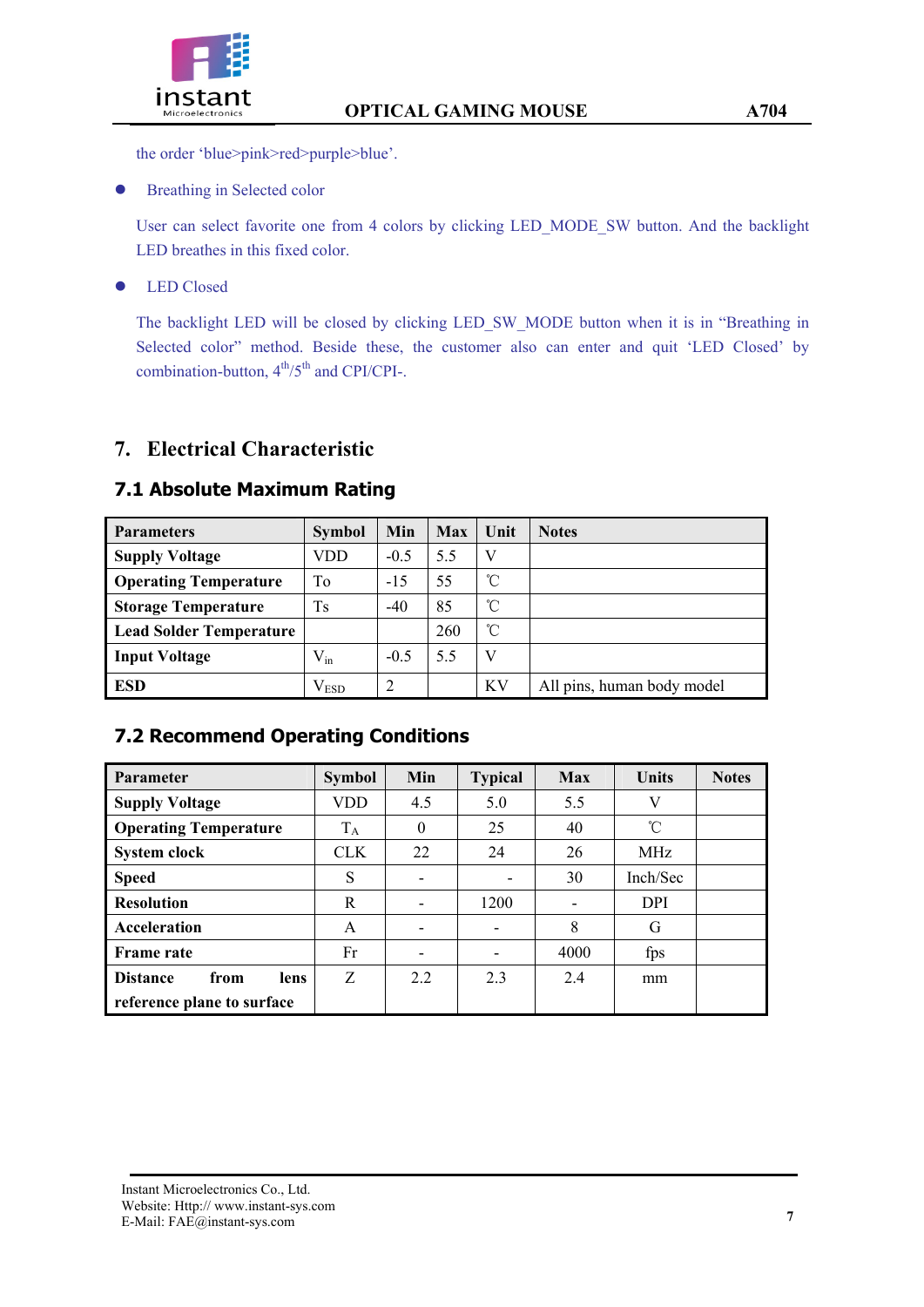

# **7.3 DC Electrical Characteristic** (VDD = 5.0V, Temperature = 25℃)

| <b>Parameter</b>                      | <b>Symbol</b>    | Min                      | <b>Typical</b> | <b>Max</b> | <b>Units</b> | <b>Notes</b> |
|---------------------------------------|------------------|--------------------------|----------------|------------|--------------|--------------|
| Supply current (in motion)            | $I_{DD}$         |                          | 16.5           |            | mA           |              |
| Supply current (no motion)            | $I_{DD1}$        |                          | 7.8            |            | mA           |              |
| Input voltage High (input port)       | $\rm V_{\rm HI}$ | 2.0                      |                |            | V            |              |
| <b>Input voltage Low (input port)</b> | $V_{IL1}$        | $\overline{\phantom{0}}$ |                | 0.8        | V            |              |
| Input voltage High (I/O port)         | $V_{I H2}$       | 2.0                      |                |            | V            |              |
| Input voltage Low (I/O port)          | $\rm V_{IL2}$    | $\overline{\phantom{0}}$ |                | 0.8        | V            |              |
| Output voltage High (I/O port)        | $\rm V_{OH1}$    | 2.8                      |                | 3.6        | V            |              |
| Output voltage Low (I/O port)         | $\rm V_{OL1}$    | 0                        |                | 0.3        |              |              |

#### **7.4 AC Electrical Characteristic** (VDD = 5.0V, Temperature = 25℃)

| <b>Parameter</b>               | <b>Symbol</b>     | Min                      | <b>Typical</b> | Max  | Units | <b>Notes</b>        |
|--------------------------------|-------------------|--------------------------|----------------|------|-------|---------------------|
| Internal Ring oscillator       | $F_{ROSC}$        |                          | 10             |      | khz.  |                     |
| frequency                      |                   |                          |                |      |       |                     |
| Power up delay                 | $T_{PU}$          | $\overline{\phantom{0}}$ | 10             | -    | us    | POR from 0 to $3.5$ |
| Debounce time on button        | $\mathrm{T_{DB}}$ | 9.5                      | 11.5           | 13.5 | ms    |                     |
| <b>Z</b> wheel sampling period | $T_{Z}$           |                          | 125            | -    | us    |                     |

# **8. Sensor Pixel Array Mapping**

| 306      | 307          | 308 | 309 | 310 | 311 | 312 | 313 | 314 | 315 | 316 | 317 | 318 | 319 | 320 | 321 | 322 | 323 |
|----------|--------------|-----|-----|-----|-----|-----|-----|-----|-----|-----|-----|-----|-----|-----|-----|-----|-----|
| 288      | 289          | 290 | 291 | 292 | 293 | 294 | 295 | 296 | 297 | 298 | 299 | 300 | 301 | 302 | 303 | 304 | 305 |
| 270      | 271          | 272 | 273 | 274 | 275 | 276 | 277 | 278 | 279 | 280 | 281 | 282 | 283 | 284 | 285 | 286 | 287 |
| 252      | 253          | 254 | 255 | 256 | 257 | 258 | 259 | 260 | 261 | 262 | 263 | 264 | 265 | 266 | 267 | 268 | 269 |
| 234      | 235          | 236 | 237 | 238 | 239 | 240 | 241 | 242 | 243 | 244 | 245 | 246 | 247 | 248 | 249 | 250 | 251 |
| 216      | 217          | 218 | 219 | 220 | 221 | 222 | 223 | 224 | 225 | 226 | 227 | 228 | 229 | 230 | 231 | 232 | 233 |
| 198      | 199          | 200 | 201 | 202 | 203 | 204 | 205 | 206 | 207 | 208 | 209 | 210 | 211 | 212 | 213 | 214 | 215 |
| 180      | 181          | 182 | 183 | 184 | 185 | 186 | 187 | 188 | 189 | 190 | 191 | 192 | 193 | 194 | 195 | 196 | 197 |
| 162      | 163          | 164 | 165 | 166 | 167 | 168 | 169 | 170 | 171 | 172 | 173 | 174 | 175 | 176 | 177 | 178 | 179 |
| 144      | 145          | 146 | 147 | 148 | 149 | 150 | 151 | 152 | 153 | 154 | 155 | 156 | 157 | 158 | 159 | 160 | 161 |
| 126      | 127          | 128 | 129 | 130 | 131 | 132 | 133 | 134 | 135 | 136 | 137 | 138 | 139 | 140 | 141 | 142 | 143 |
| 108      | 109          | 110 | 111 | 112 | 113 | 114 | 115 | 116 | 117 | 118 | 119 | 120 | 121 | 122 | 123 | 124 | 125 |
| 90       | 91           | 92  | 93  | 94  | 95  | 96  | 97  | 98  | 99  | 100 | 101 | 102 | 103 | 104 | 105 | 106 | 107 |
| 72       | 73           | 74  | 75  | 76  | 77  | 78  | 79  | 80  | 81  | 82  | 83  | 84  | 85  | 86  | 87  | 88  | 89  |
| 54       | 55           | 56  | 57  | 58  | 59  | 60  | 61  | 62  | 63  | 64  | 65  | 66  | 67  | 68  | 69  | 70  | 71  |
| 36       | 37           | 38  | 39  | 40  | 41  | 42  | 43  | 44  | 45  | 46  | 47  | 48  | 49  | 50  | 51  | 51  | 53  |
| 18       | 19           | 20  | 21  | 22  | 23  | 24  | 25  | 26  | 27  | 28  | 29  | 30  | 31  | 32  | 33  | 34  | 35  |
| $\bf{0}$ | $\mathbf{1}$ | 2   | 3   | 4   | 5   | 6   | 7   | 8   | 9   | 10  | 11  | 12  | 13  | 14  | 15  | 16  | 17  |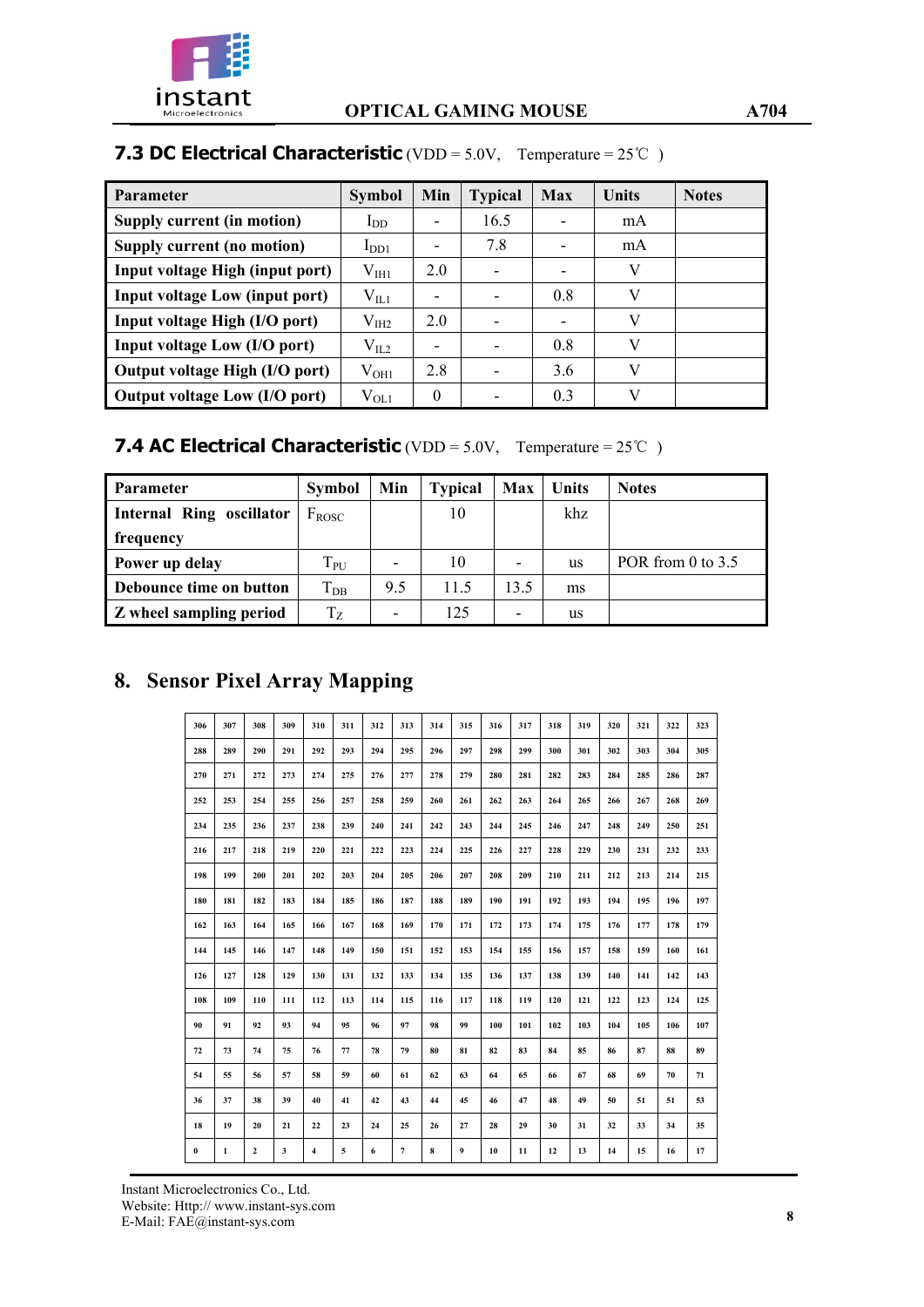

# **9. Typical Application Circuit**



**Figure 3. Basic Application , 3D6K with single CPI button** 



**Figure 4. Basic Application , 3D7K with single CPI button and LED\_MODE\_SW button**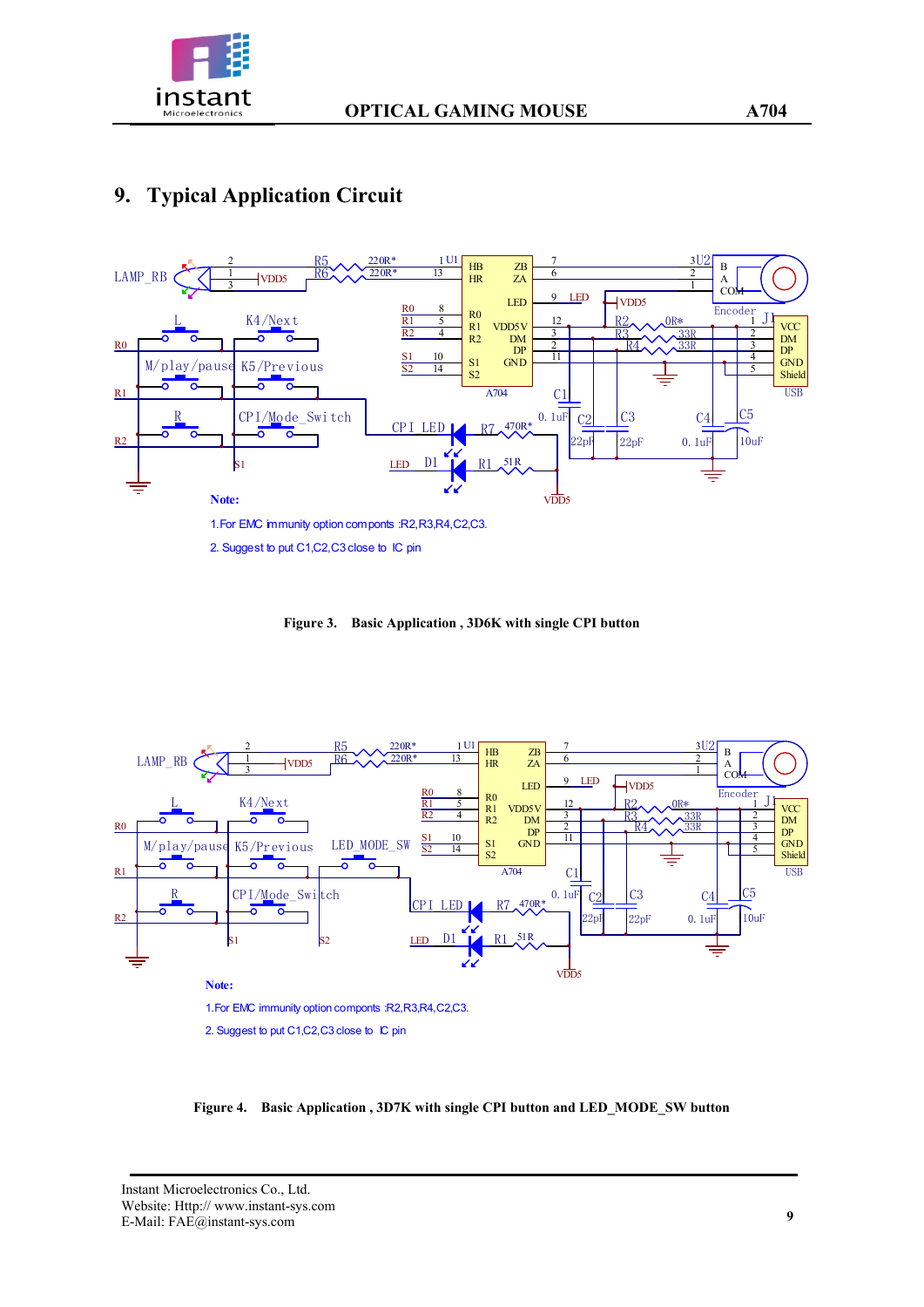



2. Suggest to put C1, C2, C3 close to IC pin

**Figure 5. Basic Application , 3D7K with dual CPI button** 



**Figure 6. Gaming Application , 3D8K with single CPI button and LED\_MODE\_SW button**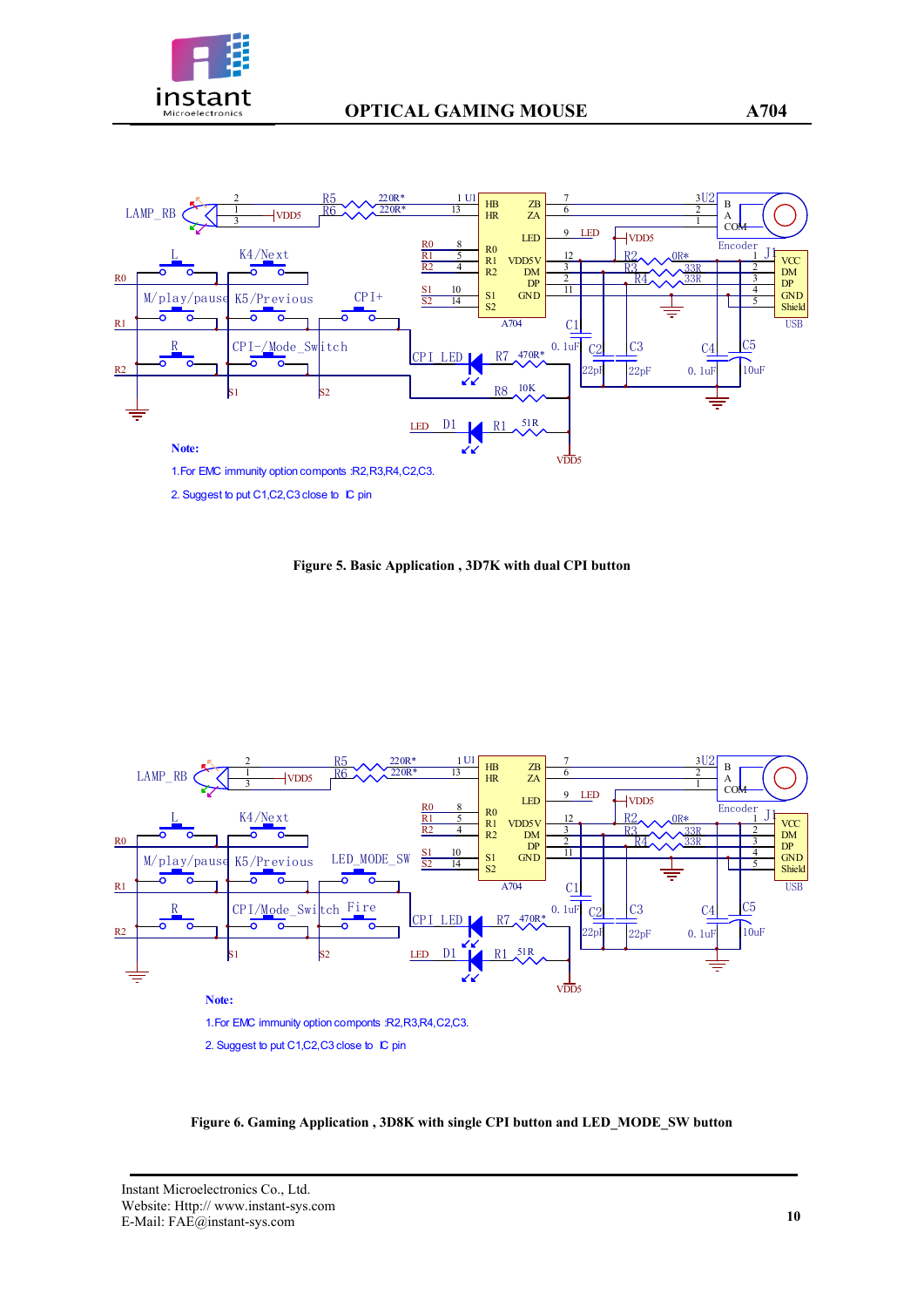



**Figure 7. Office Application , 3D7K with single CPI button** 



**Figure 8. Full function Application , 3D9K with single CPI button and LED\_MODE\_SW button**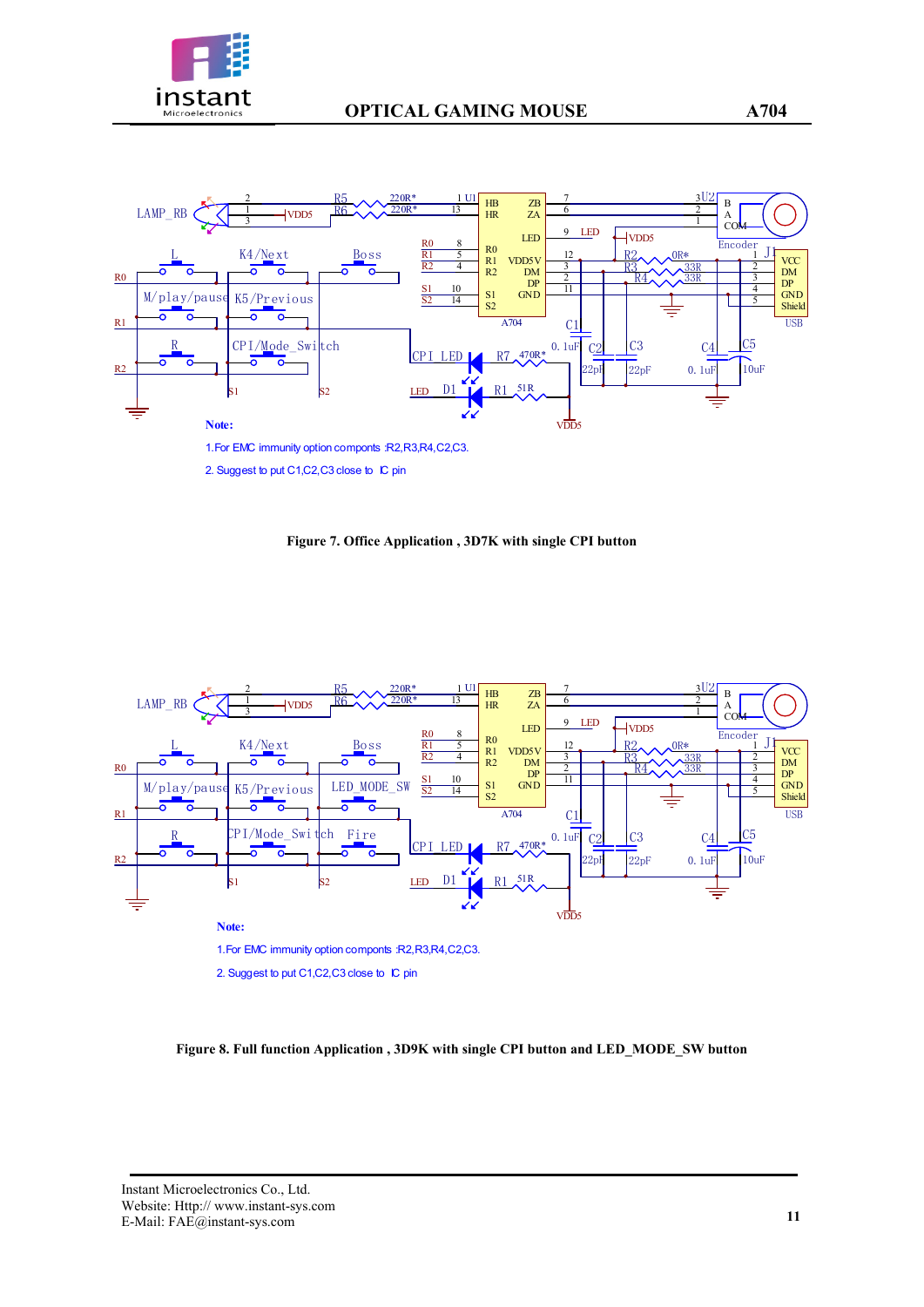

# **instant optical GAMING MOUSE A704 A704**



1.For EMC immunity option componts :R2,R3,R4,C2,C3.

2. Suggest to put C1,C2,C3 close to IC pin

**Figure 8. Full function Application , 3D9K with Dual CPI button**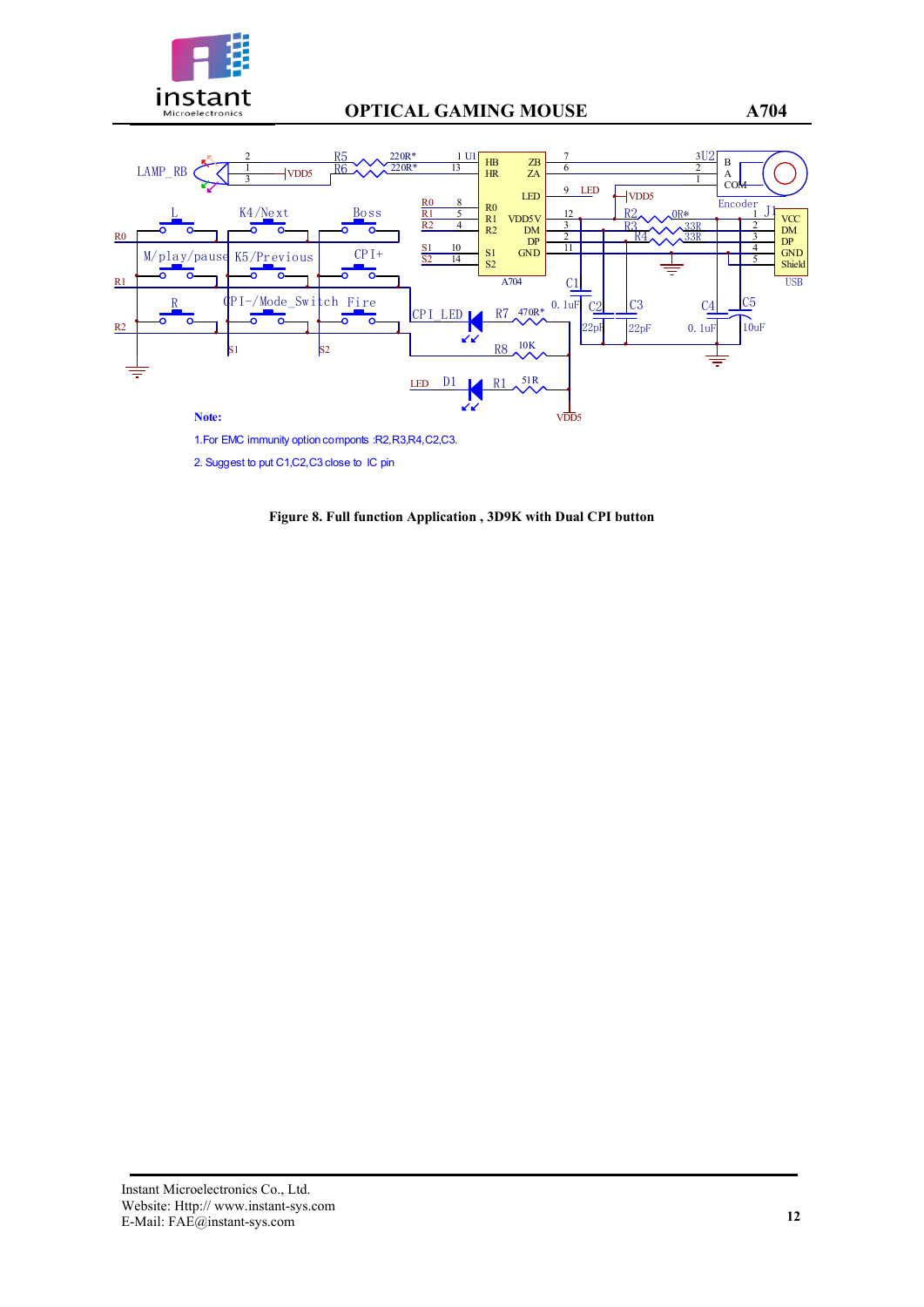

# **10. Package**





| Number                      | Size              |
|-----------------------------|-------------------|
| Α                           | 0.1               |
| В                           | 0.1               |
| 이미디                         |                   |
|                             | 0.02              |
|                             |                   |
|                             |                   |
| $\frac{G}{H}$               | 0.01              |
|                             | 0.1<br>÷          |
|                             |                   |
| $\frac{1}{J}$               | 03                |
| $\frac{\kappa}{\mathsf{M}}$ | Æ<br>0.05         |
|                             | 0.1               |
|                             | 0.1<br>$4.55 \pm$ |
|                             |                   |
| 이찌이기지                       |                   |
|                             | 0.80              |
|                             | 5'±               |
| eΒ                          | 12.85±<br>0.2     |
|                             | Unit:             |

**Figure 9. Package Outline Drawing**